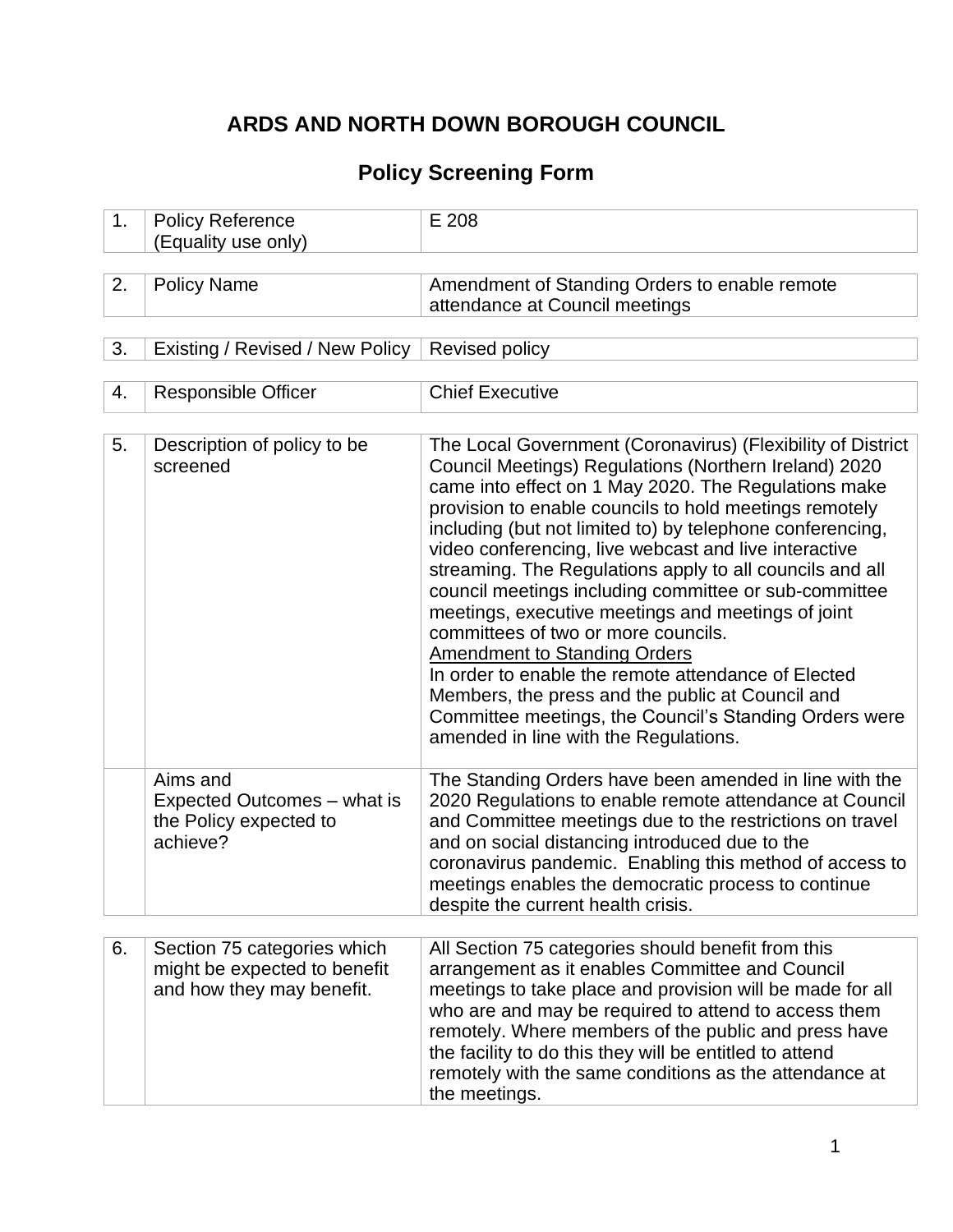|  | Factors which could contribute<br>to / detract from the intended<br>aims / outcomes of the Policy<br>when being implemented | All elected members and officers have been provided with<br>the technology required to access the meetings remotely,<br>however a small number could potentially have difficulties<br>with using the equipment and fully participating in the<br>meeting due to factors such as age or the need to have<br>support to operate it – however this is being addressed by<br>the Business Technology Section who will ensure training<br>and support is provided to all who require it prior to the<br>first meeting, and that all are thereafter content they can<br>use the technology to attend and participate in remote<br>meetings. Provision will be made if required for any<br>individuals who still feel unable to operate the technology<br>themselves to attend Council offices for the duration of<br>the meeting, where Business Technology Officers will be<br>on hand to provide support and assistance. |
|--|-----------------------------------------------------------------------------------------------------------------------------|----------------------------------------------------------------------------------------------------------------------------------------------------------------------------------------------------------------------------------------------------------------------------------------------------------------------------------------------------------------------------------------------------------------------------------------------------------------------------------------------------------------------------------------------------------------------------------------------------------------------------------------------------------------------------------------------------------------------------------------------------------------------------------------------------------------------------------------------------------------------------------------------------------------------|
|--|-----------------------------------------------------------------------------------------------------------------------------|----------------------------------------------------------------------------------------------------------------------------------------------------------------------------------------------------------------------------------------------------------------------------------------------------------------------------------------------------------------------------------------------------------------------------------------------------------------------------------------------------------------------------------------------------------------------------------------------------------------------------------------------------------------------------------------------------------------------------------------------------------------------------------------------------------------------------------------------------------------------------------------------------------------------|

| 8. | The main stakeholders on whom<br>the policy will impact. For example,<br><b>Employees, Potential Service</b><br><b>Users and Community Groups</b><br>Consider the internal and external<br>impacts (either actual or potential)<br>and comment, or list, information<br>where appropriate | The Council, Elected Members, Officers of the<br>Council, residents and ratepayers to the Borough,<br>members of the press and members of the public. |
|----|-------------------------------------------------------------------------------------------------------------------------------------------------------------------------------------------------------------------------------------------------------------------------------------------|-------------------------------------------------------------------------------------------------------------------------------------------------------|
|----|-------------------------------------------------------------------------------------------------------------------------------------------------------------------------------------------------------------------------------------------------------------------------------------------|-------------------------------------------------------------------------------------------------------------------------------------------------------|

| 9. | Please provide details of other policies which have a bearing on this one. |                             |  |  |  |  |  |
|----|----------------------------------------------------------------------------|-----------------------------|--|--|--|--|--|
|    | E 28 Corporate Complaints policy and procedure                             | Ards and North Down Borough |  |  |  |  |  |
|    | E 63 ANDBC Corporate Health and Safety                                     | Council                     |  |  |  |  |  |
|    | <b>Management Systems Policy</b>                                           |                             |  |  |  |  |  |
|    | E 64 Business Continuity Policy                                            |                             |  |  |  |  |  |
|    | E 65 Information, Communications and                                       |                             |  |  |  |  |  |
|    | <b>Technology Policy</b>                                                   |                             |  |  |  |  |  |
|    | E 72 Performance Improvement Plan                                          |                             |  |  |  |  |  |
|    | E 153 Customer Care Strategy                                               |                             |  |  |  |  |  |
|    | E 186 Ards and North Down Borough Council                                  |                             |  |  |  |  |  |
|    | Scheme of Delegation                                                       |                             |  |  |  |  |  |

| 10. |                            | Available evidence (quantitative and qualitative) considered as important to encourage                                                                                                                                                                                                                                     |  |  |  |  |  |  |  |
|-----|----------------------------|----------------------------------------------------------------------------------------------------------------------------------------------------------------------------------------------------------------------------------------------------------------------------------------------------------------------------|--|--|--|--|--|--|--|
|     | completion in relation to: |                                                                                                                                                                                                                                                                                                                            |  |  |  |  |  |  |  |
|     | Religious                  | Summary:                                                                                                                                                                                                                                                                                                                   |  |  |  |  |  |  |  |
|     | <b>Belief</b>              | The Northern Ireland Census 2011 (NISRA) statistics for the Borough area<br>showed that 75% are or have been brought up in Protestant and Other Christian<br>(including Christian related) religions. While this varied across the borough from<br>17% in Portaferry ward to 87% in Carrowdore ward this does not have any |  |  |  |  |  |  |  |
|     |                            | relation to this policy. These compared to 48% for Northern Ireland as a whole.                                                                                                                                                                                                                                            |  |  |  |  |  |  |  |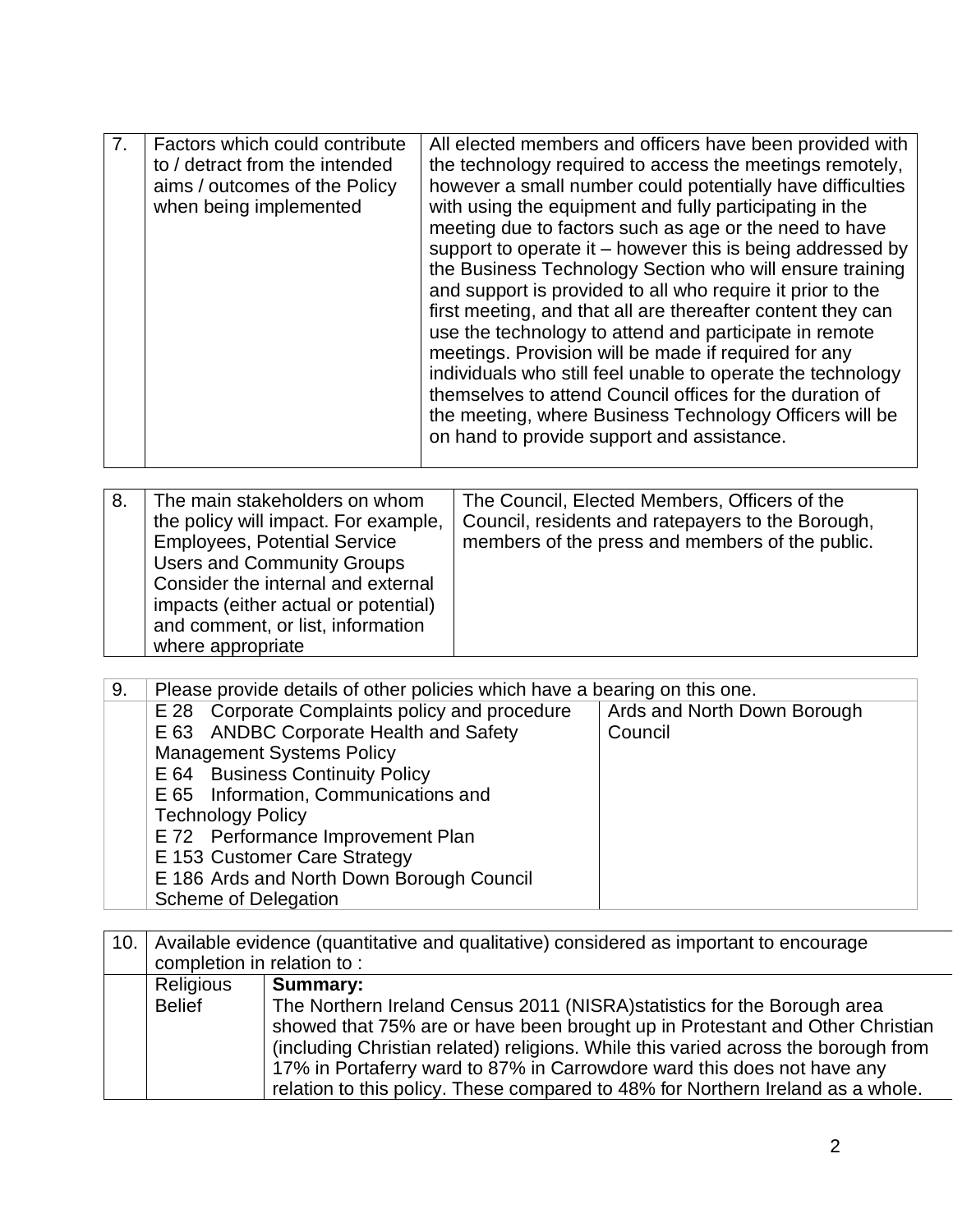|  |           | See table below                                                                                                                                                                                                                                                                                                                                                                                                                                                                                                                                                                      |                            |                                 |                          |           |                                                                             |             |                    |             |        |                 |     |       |      |  |
|--|-----------|--------------------------------------------------------------------------------------------------------------------------------------------------------------------------------------------------------------------------------------------------------------------------------------------------------------------------------------------------------------------------------------------------------------------------------------------------------------------------------------------------------------------------------------------------------------------------------------|----------------------------|---------------------------------|--------------------------|-----------|-----------------------------------------------------------------------------|-------------|--------------------|-------------|--------|-----------------|-----|-------|------|--|
|  |           | Data:<br><b>Religion or Religion Brought up in (Numbers with % in brackets)</b>                                                                                                                                                                                                                                                                                                                                                                                                                                                                                                      |                            |                                 |                          |           |                                                                             |             |                    |             |        |                 |     |       |      |  |
|  |           |                                                                                                                                                                                                                                                                                                                                                                                                                                                                                                                                                                                      |                            | All usual<br>residents          | Catholic                 |           | Protestant<br>and Other<br>Christian<br>(including<br>Christian<br>related) |             | Other<br>Religions |             | None   |                 |     |       |      |  |
|  |           | Northern<br>Ireland                                                                                                                                                                                                                                                                                                                                                                                                                                                                                                                                                                  |                            | 1,810,863<br>$(100\%)$          | 817,385<br>(45%)         |           | 875,717<br>(48%)                                                            |             | 16,592             | (1%)        |        | 101,169<br>(6%) |     |       |      |  |
|  |           | Ards<br>and<br><b>North</b><br>Down<br>Borough                                                                                                                                                                                                                                                                                                                                                                                                                                                                                                                                       |                            | 156,672                         | 20,550                   |           | 117,589                                                                     |             |                    | 1,729       |        | 16,804          |     |       |      |  |
|  |           | Council                                                                                                                                                                                                                                                                                                                                                                                                                                                                                                                                                                              |                            | $(100\%)$                       | (13%)                    |           | (75%)                                                                       |             |                    | (1%)        |        | $(11\%)$        |     |       |      |  |
|  | Political | Source: Religion or religion brought up in. Census 2011, NISRA<br><b>Summary:</b>                                                                                                                                                                                                                                                                                                                                                                                                                                                                                                    |                            |                                 |                          |           |                                                                             |             |                    |             |        |                 |     |       |      |  |
|  | Opinion   | Electoral Office data from recent Local Government elections detail the political<br>representation on Ards and North Down Council, The Stormont Executive for this<br>electoral area and Westminster election. This data is an approximate measure of<br>political opinion of the voting electorate within the Borough. Turnout to vote in<br>North Down and Strangford constituencies tend to be lower than the rest of NI<br>suggesting less strong political opinions. Of those who do turn out, the results<br>show preferences for voting Unionist parties.<br>See table below |                            |                                 |                          |           |                                                                             |             |                    |             |        |                 |     |       |      |  |
|  |           | Data:<br><b>Council Election results</b>                                                                                                                                                                                                                                                                                                                                                                                                                                                                                                                                             |                            |                                 |                          |           |                                                                             |             |                    |             |        |                 |     |       |      |  |
|  |           | The most recent local council election (2nd May 2019) showed:                                                                                                                                                                                                                                                                                                                                                                                                                                                                                                                        |                            |                                 |                          |           | <b>Elected Candidate</b>                                                    |             |                    |             |        |                 |     |       |      |  |
|  |           |                                                                                                                                                                                                                                                                                                                                                                                                                                                                                                                                                                                      | Eligible<br>Elector<br>ate | Votes<br>Polled<br>(%<br>Turnou | $\mathbf{\underline{a}}$ | Sinn Féin | <b>ACI</b>                                                                  | <b>SDLP</b> | Alliance           | Independent |        | Green           |     | Aontu | CCLA |  |
|  |           |                                                                                                                                                                                                                                                                                                                                                                                                                                                                                                                                                                                      |                            | t)                              | $\overline{a}$           |           |                                                                             |             |                    |             | $\geq$ |                 | PUP |       |      |  |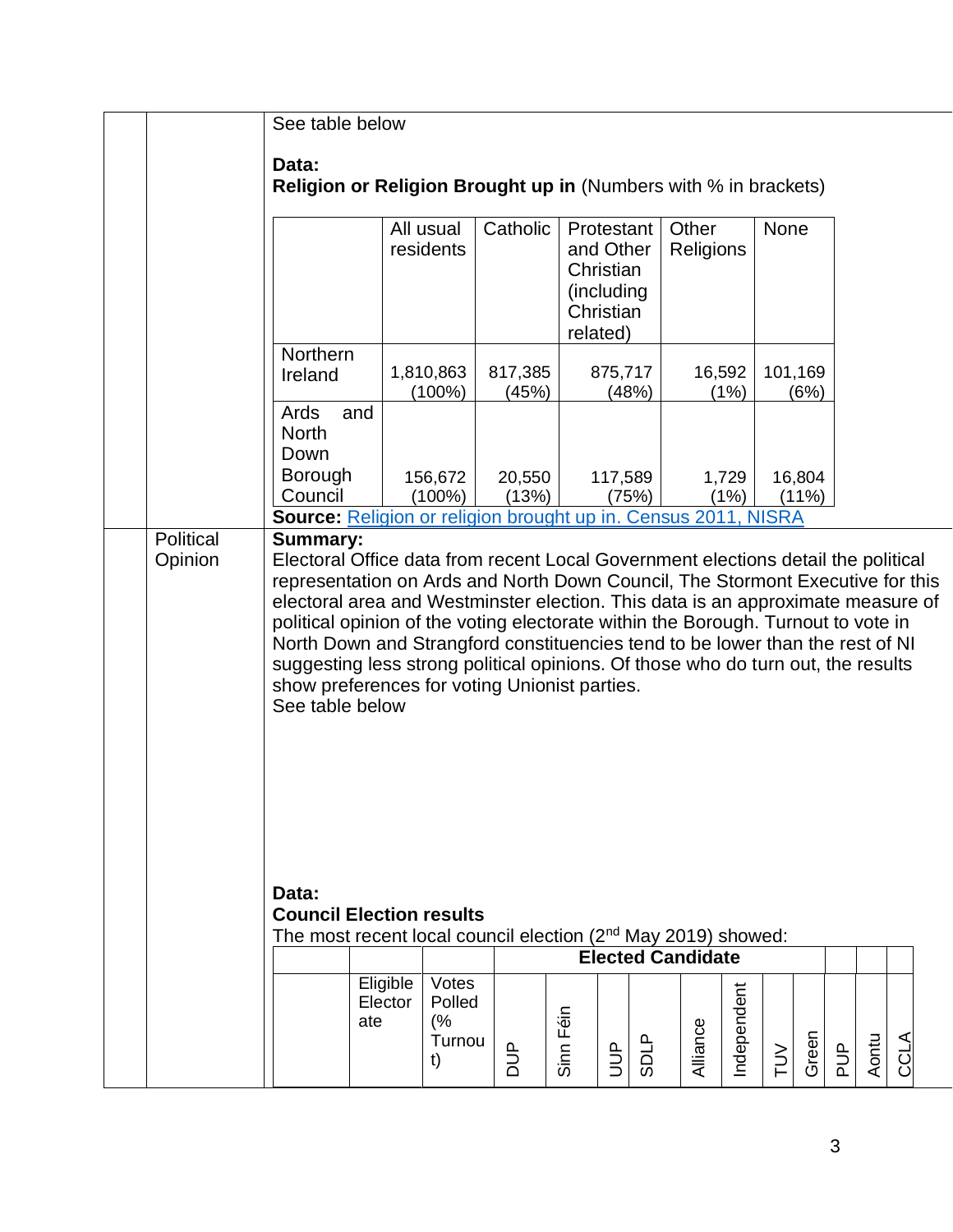|  |                 | Northern<br>Ireland                                                                                                | 1,305,55 | 687,733             |                |     | $\overline{7}$ |    |                |    |                |   | 3 | 1 | 1 |  |
|--|-----------------|--------------------------------------------------------------------------------------------------------------------|----------|---------------------|----------------|-----|----------------|----|----------------|----|----------------|---|---|---|---|--|
|  |                 | Ards                                                                                                               | 3        | (52.7%)             | 122            | 105 | 5              | 59 | 53             | 24 | $6\phantom{1}$ | 8 |   |   |   |  |
|  |                 | and                                                                                                                |          |                     |                |     |                |    |                |    |                |   |   |   |   |  |
|  |                 | North                                                                                                              |          |                     |                |     |                |    |                |    |                |   |   |   |   |  |
|  |                 | Down                                                                                                               |          |                     |                |     |                |    |                |    |                |   |   |   |   |  |
|  |                 | Borough                                                                                                            |          | 47,161              |                |     |                |    |                |    |                |   |   |   |   |  |
|  |                 | Council                                                                                                            | 112,077  | $(42.1\%)$          | 14             |     | 8              | 1  | 10             | 3  | 1              | 3 |   |   |   |  |
|  |                 | Ards<br>Peninsul                                                                                                   |          |                     |                |     |                |    |                |    |                |   |   |   |   |  |
|  |                 | a (DEA)                                                                                                            |          | 7,369               |                |     |                |    |                |    |                |   |   |   |   |  |
|  |                 |                                                                                                                    | 16,656   | $(44.2\%)$          | $\mathbf{3}$   |     | 1              | 1  | 1              |    |                |   |   |   |   |  |
|  |                 | Bangor                                                                                                             |          |                     |                |     |                |    |                |    |                |   |   |   |   |  |
|  |                 | Central                                                                                                            |          | 6,678               |                |     |                |    |                |    |                |   |   |   |   |  |
|  |                 | (DEA)                                                                                                              | 17,194   | $(38.8\%)$          | $\overline{2}$ |     | 1              |    | 1              | 1  |                | 1 |   |   |   |  |
|  |                 | Bangor                                                                                                             |          |                     |                |     |                |    |                |    |                |   |   |   |   |  |
|  |                 | East                                                                                                               |          |                     |                |     |                |    |                |    |                |   |   |   |   |  |
|  |                 | and<br>Donagh                                                                                                      |          |                     |                |     |                |    |                |    |                |   |   |   |   |  |
|  |                 | adee                                                                                                               |          | 6,915               |                |     |                |    |                |    |                |   |   |   |   |  |
|  |                 | (DEA)                                                                                                              | 16,956   | $(40.8\%)$          | $\overline{2}$ |     | $\overline{2}$ |    | 1              | 1  |                |   |   |   |   |  |
|  |                 | Bangor                                                                                                             |          |                     |                |     |                |    |                |    |                |   |   |   |   |  |
|  |                 | West                                                                                                               |          | 5,448               |                |     |                |    | $\overline{2}$ |    |                |   |   |   |   |  |
|  |                 | (DEA)                                                                                                              | 13,479   | $(40.4\%)$          | 1              |     | 1              |    |                |    |                | 1 |   |   |   |  |
|  |                 | Comber<br>(DEA)                                                                                                    | 13,681   | 6,272<br>$(45.8\%)$ | $\overline{2}$ |     | 1              |    | 1              |    | 1              |   |   |   |   |  |
|  |                 | Holywoo                                                                                                            |          |                     |                |     |                |    |                |    |                |   |   |   |   |  |
|  |                 | d and                                                                                                              |          |                     |                |     |                |    |                |    |                |   |   |   |   |  |
|  |                 | Clandeb                                                                                                            |          |                     |                |     |                |    |                |    |                |   |   |   |   |  |
|  |                 | oye<br>(DEA)                                                                                                       | 14,158   | 6,229<br>$(44.0\%)$ | $\mathbf{1}$   |     | 1              |    | $\overline{2}$ |    |                | 1 |   |   |   |  |
|  |                 | <b>Newtow</b>                                                                                                      |          |                     |                |     |                |    |                |    |                |   |   |   |   |  |
|  |                 | nards                                                                                                              |          | 8,250               |                |     |                |    |                |    |                |   |   |   |   |  |
|  |                 | (DEA)                                                                                                              | 19,953   | $(41.4\%)$          | 3              |     | 1              |    | $\overline{2}$ | 1  |                |   |   |   |   |  |
|  |                 | <b>Source: The Electoral Office, NI</b>                                                                            |          |                     |                |     |                |    |                |    |                |   |   |   |   |  |
|  | Racial<br>Group | <b>Summary:</b><br>NISRA, NINIS and Northern Ireland Strategic Migration Partnership data provide                  |          |                     |                |     |                |    |                |    |                |   |   |   |   |  |
|  |                 | up to date data. The 2011 census showed that 32,000 (1.8%) of the usually                                          |          |                     |                |     |                |    |                |    |                |   |   |   |   |  |
|  |                 | resident population in Northern Ireland is from a minority ethnic background.                                      |          |                     |                |     |                |    |                |    |                |   |   |   |   |  |
|  |                 | Within the borough, the 2011 Census showed that 1.5% (2,300) were from a                                           |          |                     |                |     |                |    |                |    |                |   |   |   |   |  |
|  |                 | minority ethnic background. Across the borough this ranged from 5.2% in<br>Loughview ward to 0.3% in Lisbane ward. |          |                     |                |     |                |    |                |    |                |   |   |   |   |  |
|  |                 | See table below                                                                                                    |          |                     |                |     |                |    |                |    |                |   |   |   |   |  |
|  |                 | Data:                                                                                                              |          |                     |                |     |                |    |                |    |                |   |   |   |   |  |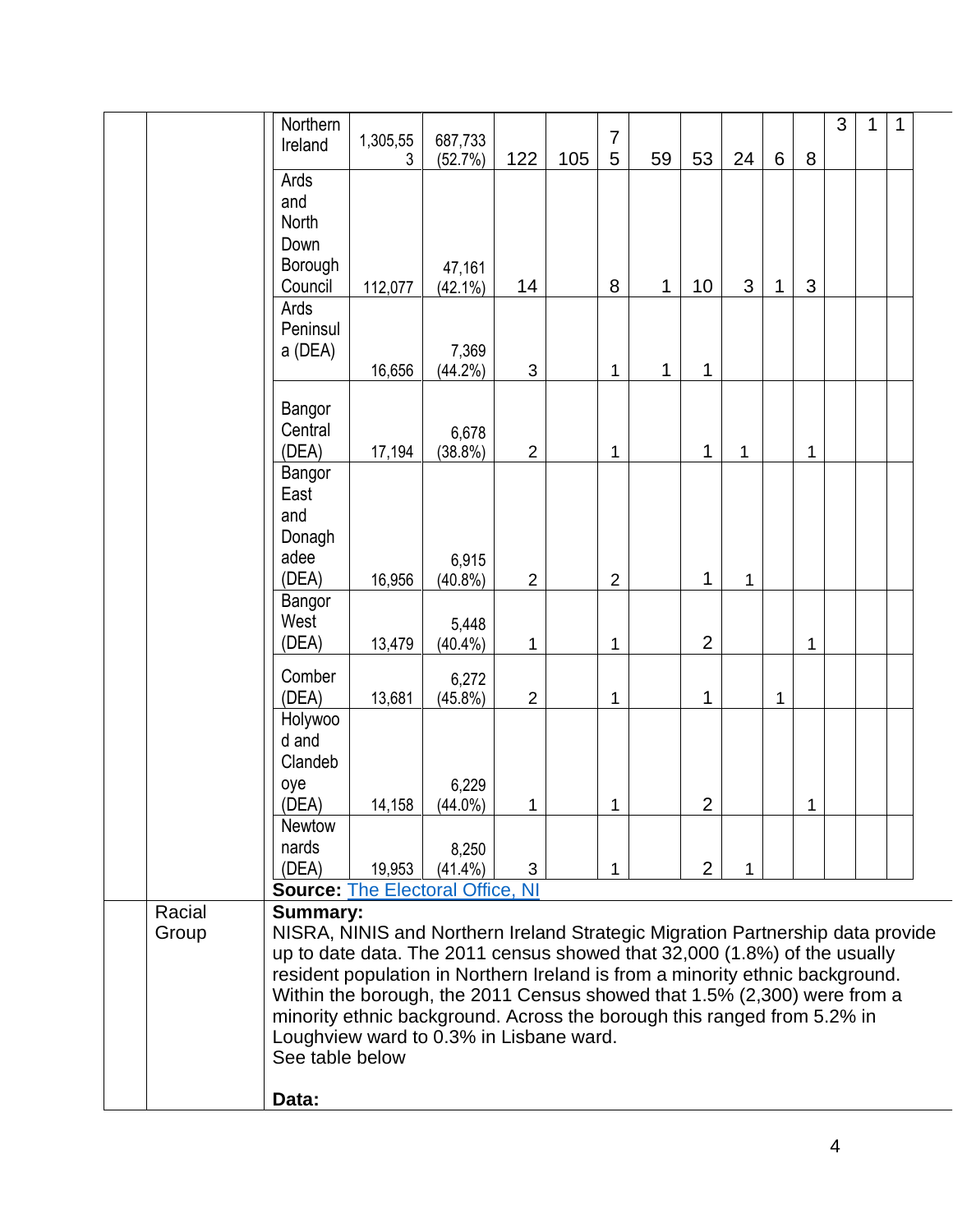|     | <b>Ethnic Group</b> (Numbers with % in brackets)                                                                                                                                                                                                                                    |                        |                        |                  |                  |                             |                                        |                                           |                                                           |                                               |                                                     |  |
|-----|-------------------------------------------------------------------------------------------------------------------------------------------------------------------------------------------------------------------------------------------------------------------------------------|------------------------|------------------------|------------------|------------------|-----------------------------|----------------------------------------|-------------------------------------------|-----------------------------------------------------------|-----------------------------------------------|-----------------------------------------------------|--|
|     |                                                                                                                                                                                                                                                                                     | residents<br>All usual | White                  | Chinese          | Indian           | <b>Banglades</b><br>ੱਟ      | Other                                  | Black                                     | Black<br>С <del>трог</del>                                | Mixed                                         | <b>Other</b>                                        |  |
|     | Northern Ireland                                                                                                                                                                                                                                                                    | 1,810,863<br>$(100\%)$ | 1,778,<br>449<br>(98%) | 6,303<br>$(0\%)$ | 6,198<br>$(0\%)$ | 540<br>(0%                  | 6,<br>08<br>9<br>(0)<br>$%$ )          | 2,3<br>45<br>(0)<br>%                     | 12<br>71<br>(0)<br>%                                      | 6,0<br>14<br>(0)<br>$%$ )                     | 3,6<br>54<br>(0)<br>$\frac{0}{0}$                   |  |
|     | Ards and North<br>Borough<br>Down<br>Council                                                                                                                                                                                                                                        | 156,672<br>$(100\%)$   | 154,36<br>5<br>(99%)   | 406<br>$(0\%)$   | 283<br>$(0\%)$   | 177<br>(0%<br>5             | 41<br>5<br>(0)<br>%<br>17              | $\overline{13}$<br>9<br>(0)<br>$%$ )<br>6 | 13<br>$\overline{c}$<br>(0)<br>$%$ )<br>$\overline{2}$    | 55<br>6<br>(0)<br>$%$ )<br>54                 | $\overline{19}$<br>9<br>(0)<br>%<br>$\overline{26}$ |  |
|     | Ards Peninsula                                                                                                                                                                                                                                                                      | 22,797<br>$(100\%)$    | 22,641<br>(99%)        | 29 (0%)          | 17<br>$(0\%)$    | (0%                         | (0)<br>$\overline{\frac{9}{6}})$       | (0)<br>$\dot{\%}$                         | (0)<br>$\frac{9}{6}$                                      | (0)<br>$%$ )                                  | (0)<br>$%$ )                                        |  |
|     | <b>Bangor Central</b>                                                                                                                                                                                                                                                               | 23,524<br>$(100\%)$    | 24,469<br>(98%)        | 105<br>$(0\%)$   | 43<br>$(0\%)$    | 17<br>(0%                   | 43<br>(0)<br>$\overline{\frac{9}{6}})$ | 26<br>(0)<br>$\dot{\%}$                   | 32<br>(0)<br>$\dot{\%}$                                   | 11<br>9<br>(0)<br>$\frac{9}{6}$               | 38<br>(0)<br>$\dot{90}$                             |  |
|     | <b>Bangor East</b><br>and<br>Donaghadee                                                                                                                                                                                                                                             | 24,892<br>$(100\%)$    | 22,648<br>(99%)        | 56 (0%)          | 27<br>$(0\%)$    | 10<br>(0%<br>$\overline{2}$ | 91<br>(0)<br>$%$ )                     | 11<br>(0)<br>$\frac{9}{6}$<br>3           | $\overline{2}$<br>(0)<br>$\frac{9}{6}$<br>$\overline{26}$ | 82<br>(0)<br>$\frac{9}{6}$<br>$\overline{73}$ | 19<br>(0)<br>$\frac{0}{0}$<br>15                    |  |
|     | <b>Bangor West</b>                                                                                                                                                                                                                                                                  | 22,946<br>$(100\%)$    | 17,763<br>(98%)        | 19 (0%)          | 135              | (0%<br>9                    | 11<br>6<br>$\overline{35}$             | (0)<br>%<br>4                             | (0)<br>$%$ )<br>$\overline{8}$                            | (0)<br>$%$ )<br>55                            | (0)<br>$\frac{0}{0}$<br>17                          |  |
|     | Comber                                                                                                                                                                                                                                                                              | 18,152<br>$(100\%)$    | 18,216<br>(99%)        | 30 (0%)          | 8(0%)            | (0%                         | (0)<br>$\frac{9}{6}$                   | (0)<br>$\dot{\%}$                         | (0)<br>$\frac{9}{6}$                                      | (0)<br>$\frac{9}{6}$<br>10                    | (0)<br>$\frac{9}{6}$                                |  |
|     | Holywood and<br>Clandeboye                                                                                                                                                                                                                                                          | 18,382<br>$(100\%)$    | 20,061<br>(98%)        | 65 (0%)          | 31<br>$(0\%)$    | 23<br>(0%                   | 81<br>(0)<br>%                         | 81<br>(0)<br>$%$ )                        | 56<br>(0)<br>$%$ )                                        | 1<br>(0)<br>$%$ )                             | 61<br>(0)<br>%                                      |  |
|     | Newtownards<br><b>Source: Ethnic Group, Census 2011, NISRA</b>                                                                                                                                                                                                                      | 20,560<br>$(100\%)$    | 27,841<br>(99%)        | 105<br>$(0\%)$   | 20<br>$(0\%)$    | 111<br>(0%                  | 30<br>(0)<br>%)                        | 8<br>(0)<br>$%$ )                         | b<br>(0)<br>%                                             | $\sqrt{5}$<br>(0)<br>$%$ )                    | $\overline{20}$<br>(0)<br>$%$ )                     |  |
| Age | NISRA have published population projections for the Borough which show that<br>the proportion of those aged 85 and over are expected to more than double within<br>the next 25 years.<br>ANDBC has the highest % population of older people in Northern Ireland.<br>See table below |                        |                        |                  |                  |                             |                                        |                                           |                                                           |                                               |                                                     |  |
|     | Data:<br>Age Groups (Numbers with % in brackets)                                                                                                                                                                                                                                    |                        |                        |                  |                  |                             |                                        |                                           |                                                           |                                               |                                                     |  |
|     |                                                                                                                                                                                                                                                                                     |                        | $0 - 15$               | 16-39            |                  | 40-64                       |                                        |                                           | $65+$                                                     |                                               | Total                                               |  |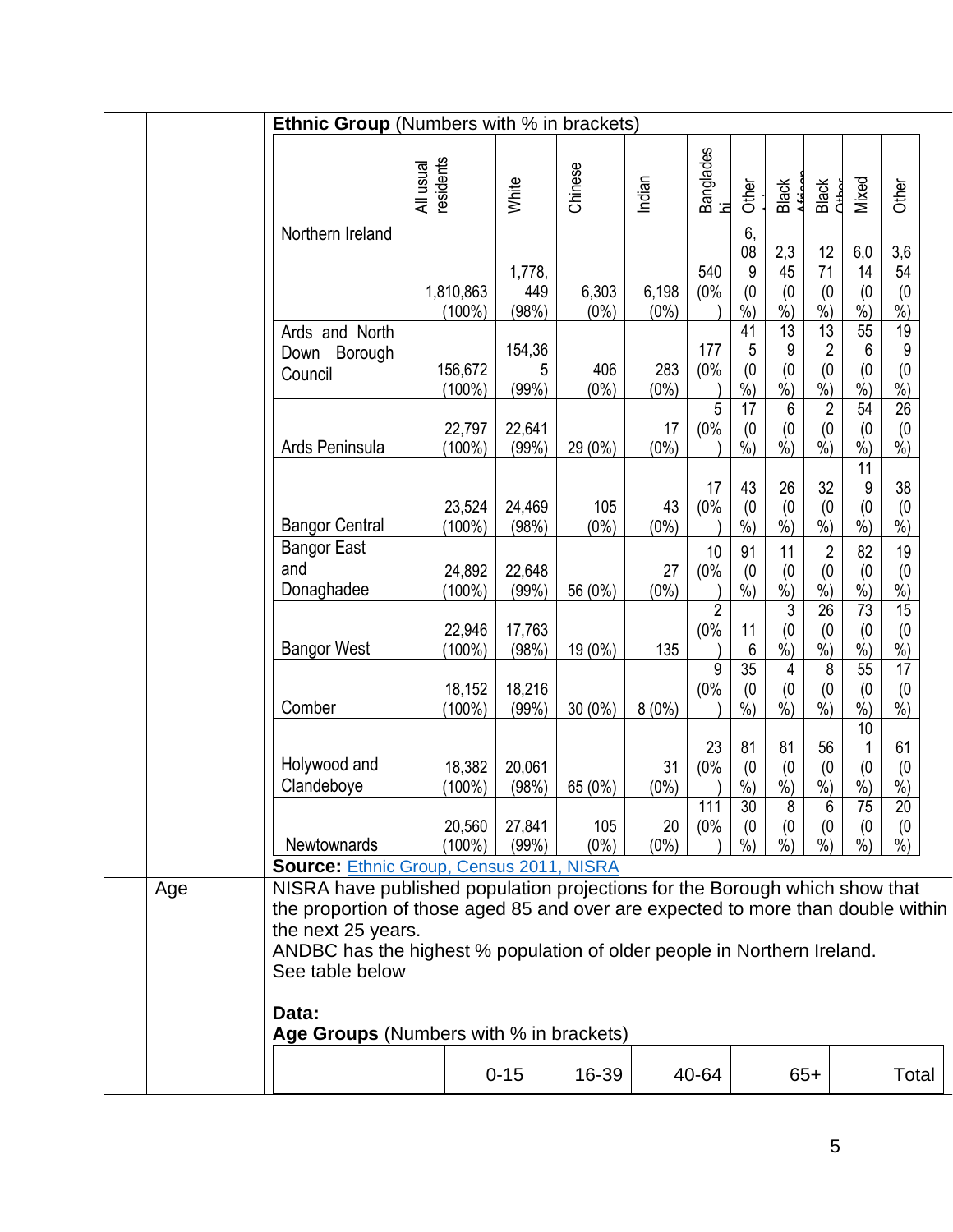|                | Northern Ireland                                                                                                                                                    |                     |               |                                        |                |                                                |                                                   |                                                                       |                                                                       |
|----------------|---------------------------------------------------------------------------------------------------------------------------------------------------------------------|---------------------|---------------|----------------------------------------|----------------|------------------------------------------------|---------------------------------------------------|-----------------------------------------------------------------------|-----------------------------------------------------------------------|
|                |                                                                                                                                                                     |                     | 385,200       |                                        | 583,116        |                                                | 591,481                                           | 291,824                                                               | 1,851,621                                                             |
|                |                                                                                                                                                                     |                     | (21%)         |                                        | (31%)          |                                                | (32%)                                             | (16%)                                                                 | $(100\%)$                                                             |
|                | Ards<br>and                                                                                                                                                         | <b>North</b>        |               |                                        |                |                                                |                                                   |                                                                       |                                                                       |
|                | Down                                                                                                                                                                | Borough             | 29,801        |                                        | 43,239         |                                                | 54,094                                            | 31,663                                                                | 158,797                                                               |
|                | Council                                                                                                                                                             |                     | (19%)         |                                        | (27%)          |                                                | (34%)                                             | (20%)                                                                 | $(100\%)$                                                             |
|                | <b>Sources: Demography and Methodology Branch, NISRA</b>                                                                                                            |                     |               |                                        |                |                                                |                                                   |                                                                       |                                                                       |
|                | <b>World Health Organization</b>                                                                                                                                    |                     |               |                                        |                |                                                |                                                   |                                                                       |                                                                       |
|                |                                                                                                                                                                     |                     |               |                                        |                |                                                |                                                   |                                                                       |                                                                       |
| <b>Marital</b> | The 2011 Northern Ireland Census showed that 48% of adults (those aged over                                                                                         |                     |               |                                        |                |                                                |                                                   |                                                                       |                                                                       |
| <b>Status</b>  | 16 years of age) in Northern Ireland were either married or in a registered same-                                                                                   |                     |               |                                        |                |                                                |                                                   |                                                                       |                                                                       |
|                | sex civil partnership. Within the borough, 54% of adults fell into this category.                                                                                   |                     |               |                                        |                |                                                |                                                   |                                                                       |                                                                       |
|                | This varies across the borough from 36% in Central (Ards) ward to 64% in                                                                                            |                     |               |                                        |                |                                                |                                                   |                                                                       |                                                                       |
|                | Lisbane ward.                                                                                                                                                       |                     |               |                                        |                |                                                |                                                   |                                                                       |                                                                       |
|                | See table below                                                                                                                                                     |                     |               |                                        |                |                                                |                                                   |                                                                       |                                                                       |
|                | Data:                                                                                                                                                               |                     |               |                                        |                |                                                |                                                   |                                                                       |                                                                       |
|                | Marital Status (All aged 16+) (Numbers with % in brackets)                                                                                                          |                     |               |                                        |                |                                                |                                                   |                                                                       |                                                                       |
|                |                                                                                                                                                                     |                     |               |                                        |                |                                                |                                                   |                                                                       |                                                                       |
|                |                                                                                                                                                                     |                     |               | sex civil partnership                  |                | In a registered same-<br>sex civil partnership | legally married or still<br>legally in a same-sex | partnership which is<br>now legally dissolved<br>Divorced or formerly | Widowed or surviving<br>partner from a same-<br>sex civil partnership |
|                |                                                                                                                                                                     |                     |               |                                        |                |                                                |                                                   |                                                                       |                                                                       |
|                |                                                                                                                                                                     |                     |               |                                        |                |                                                |                                                   |                                                                       |                                                                       |
|                |                                                                                                                                                                     |                     |               |                                        |                |                                                |                                                   |                                                                       |                                                                       |
|                |                                                                                                                                                                     | All usual residents | Single (never | registered a same-<br>married or never | Married        |                                                | civil partnership)                                | in a same-sex civil                                                   |                                                                       |
|                |                                                                                                                                                                     |                     |               |                                        |                |                                                |                                                   |                                                                       |                                                                       |
|                |                                                                                                                                                                     |                     |               |                                        |                |                                                |                                                   |                                                                       |                                                                       |
|                | Northern                                                                                                                                                            |                     |               |                                        | 68             |                                                |                                                   |                                                                       |                                                                       |
|                | Ireland                                                                                                                                                             |                     |               |                                        | 0,8            | 1,2                                            |                                                   |                                                                       |                                                                       |
|                |                                                                                                                                                                     |                     |               |                                        | 31             | 43                                             | 56,91                                             |                                                                       |                                                                       |
|                |                                                                                                                                                                     | 1,431,540           |               | 517,393                                | (48)           | (0)                                            | 1                                                 | 78,074                                                                | 97,088                                                                |
|                |                                                                                                                                                                     | $(100\%)$           |               | (36%)                                  | $%$ )          | $%$ )                                          | (4% )                                             | (5%)                                                                  | (7%)                                                                  |
|                | Ards<br>and                                                                                                                                                         |                     |               |                                        | 67,            |                                                |                                                   |                                                                       |                                                                       |
|                | <b>North</b>                                                                                                                                                        |                     |               |                                        | 86             | 12                                             |                                                   |                                                                       |                                                                       |
|                | Down                                                                                                                                                                |                     |               |                                        | $6\phantom{1}$ | 3                                              |                                                   |                                                                       |                                                                       |
|                | <b>Borough</b><br>Council                                                                                                                                           | 126,945             |               | 36,730                                 | (53)           | (0)                                            | 4,328                                             | 8,548                                                                 | 9,350                                                                 |
|                | <b>Source: Northern Ireland 2011 Census, Marital Status</b>                                                                                                         | $(100\%)$           |               | (29%)                                  | %)             | $%$ )                                          | (3%)                                              | (7%)                                                                  | (7%)                                                                  |
| Sexual         | <b>Summary:</b>                                                                                                                                                     |                     |               |                                        |                |                                                |                                                   |                                                                       |                                                                       |
| orientation    | It should be noted that no reliable data is available on sexual orientation-NISRA                                                                                   |                     |               |                                        |                |                                                |                                                   |                                                                       |                                                                       |
|                | are currently examining methodology on how to measure this. However, the 2011                                                                                       |                     |               |                                        |                |                                                |                                                   |                                                                       |                                                                       |
|                |                                                                                                                                                                     |                     |               |                                        |                |                                                |                                                   |                                                                       |                                                                       |
|                | census indicates that less than 1% of the Northern Ireland adult population (those<br>aged 16 years and over) were in a registered same-sex civil partnership. This |                     |               |                                        |                |                                                |                                                   |                                                                       |                                                                       |
|                | was similar to the borough as a whole. The Continuous Household Survey in                                                                                           |                     |               |                                        |                |                                                |                                                   |                                                                       |                                                                       |
|                | Northern Ireland estimated this figure between 0.9% and 1.9% in 2015-2016. The                                                                                      |                     |               |                                        |                |                                                |                                                   |                                                                       |                                                                       |
|                | Office for National Statistics estimates a similar range for the United Kingdom                                                                                     |                     |               |                                        |                |                                                |                                                   |                                                                       |                                                                       |
|                | $(1.7\%)$ .                                                                                                                                                         |                     |               |                                        |                |                                                |                                                   |                                                                       |                                                                       |
|                | <b>Source: Northern Ireland 2011 Census, Marital Status</b>                                                                                                         |                     |               |                                        |                |                                                |                                                   |                                                                       |                                                                       |
|                | <b>ONS 2015 Sexual Identity</b>                                                                                                                                     |                     |               |                                        |                |                                                |                                                   |                                                                       |                                                                       |
|                |                                                                                                                                                                     |                     |               |                                        |                |                                                |                                                   |                                                                       |                                                                       |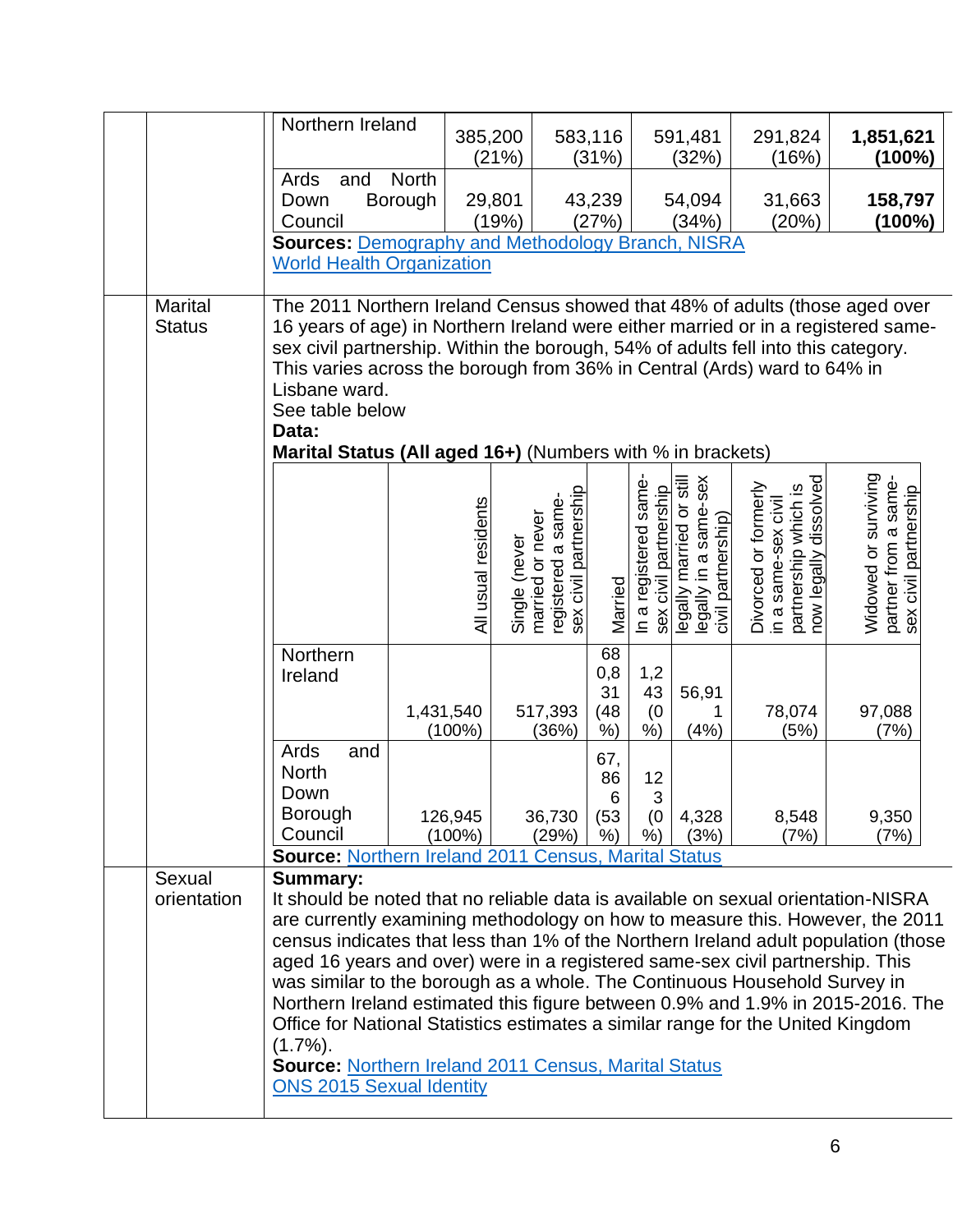| Men &<br>Women<br>generally | According to census (NISRA) almost half of the population of Northern Ireland<br>were male (49%) and this was similar throughout Ards and North Down Borough<br>Council (48%). See table below<br>Data:                                                                                                                              |              |              |                            |         |                                               |     |
|-----------------------------|--------------------------------------------------------------------------------------------------------------------------------------------------------------------------------------------------------------------------------------------------------------------------------------------------------------------------------------|--------------|--------------|----------------------------|---------|-----------------------------------------------|-----|
|                             |                                                                                                                                                                                                                                                                                                                                      |              | <b>Males</b> |                            | Females |                                               | All |
|                             | Northern Ireland                                                                                                                                                                                                                                                                                                                     |              |              |                            |         | 1,810,863                                     |     |
|                             |                                                                                                                                                                                                                                                                                                                                      | 887,323 (49% |              | 923,540 (51%)              |         | (100%)                                        |     |
|                             | Ards and North<br>Down                                                                                                                                                                                                                                                                                                               |              |              |                            |         |                                               |     |
|                             | <b>Borough Council</b>                                                                                                                                                                                                                                                                                                               |              | 75,920 (48%) | 80,752 (52%)               |         | 156,672(100%)                                 |     |
|                             | Source: Age Structure, Census 2011, NISRA<br>Review of statistical classification and delineation of settlements, NISRA                                                                                                                                                                                                              |              |              |                            |         |                                               |     |
| <b>Disability</b>           | The 2011 Census (NISRA) showed that 20% of the population in Ards and North<br>Down area had a health issue or disability (including those related to old age)<br>which has lasted or expected to last at least 12 months. (This was similar to the<br>Northern Ireland figure of 21%.)<br><b>Disability Living Allowances, 2015</b> |              |              |                            |         |                                               |     |
|                             |                                                                                                                                                                                                                                                                                                                                      |              |              | 2015 (Disability<br>Living |         | 2015 (Multiple<br><b>Disability Benefits)</b> |     |
|                             |                                                                                                                                                                                                                                                                                                                                      |              |              | Allowance                  |         | *MDB is                                       |     |
|                             |                                                                                                                                                                                                                                                                                                                                      |              |              | Recipients)                |         | aggregated data                               |     |
|                             |                                                                                                                                                                                                                                                                                                                                      |              |              |                            |         | from Attendance                               |     |
|                             |                                                                                                                                                                                                                                                                                                                                      |              |              |                            |         | Allowance,                                    |     |
|                             |                                                                                                                                                                                                                                                                                                                                      |              |              |                            |         | <b>Disability Living</b><br>Allowance,        |     |
|                             |                                                                                                                                                                                                                                                                                                                                      |              |              |                            |         | <b>Incapacity Benefit</b>                     |     |
|                             |                                                                                                                                                                                                                                                                                                                                      |              |              |                            |         | and Severe                                    |     |
|                             |                                                                                                                                                                                                                                                                                                                                      |              |              |                            |         | <b>Disablement</b>                            |     |
|                             |                                                                                                                                                                                                                                                                                                                                      |              |              |                            |         | Allowance data,                               |     |
|                             |                                                                                                                                                                                                                                                                                                                                      |              |              |                            |         | and data for                                  |     |
|                             |                                                                                                                                                                                                                                                                                                                                      |              |              |                            |         | <b>Employment and</b><br>Support allowance    |     |
|                             | Northern Ireland                                                                                                                                                                                                                                                                                                                     |              |              | 209,280                    |         | 251,490                                       |     |
|                             | Ards and North Down Borough<br>Council                                                                                                                                                                                                                                                                                               |              |              | 13,840                     |         | 18,080                                        |     |
|                             | Ards Peninsula                                                                                                                                                                                                                                                                                                                       |              |              | 2,920                      |         | n/a                                           |     |
|                             | <b>Bangor Central</b>                                                                                                                                                                                                                                                                                                                |              |              | 2,250                      |         | n/a                                           |     |
|                             | <b>Bangor East and Donaghadee</b>                                                                                                                                                                                                                                                                                                    |              |              | 1,740                      |         | n/a                                           |     |
|                             | <b>Bangor West</b>                                                                                                                                                                                                                                                                                                                   |              |              | 1,650                      |         | n/a                                           |     |
|                             | Comber                                                                                                                                                                                                                                                                                                                               |              |              | 1,270                      |         | n/a                                           |     |
|                             | Holywood and Clandeboye                                                                                                                                                                                                                                                                                                              |              |              | 1,180                      |         | n/a                                           |     |
|                             | Newtownards                                                                                                                                                                                                                                                                                                                          |              |              | 2,840                      |         | n/a                                           |     |
|                             | Northern Ireland Census 2011 Long-term health problem or disability by long-                                                                                                                                                                                                                                                         |              |              |                            |         |                                               |     |
|                             | term problem or disability                                                                                                                                                                                                                                                                                                           |              |              |                            |         |                                               |     |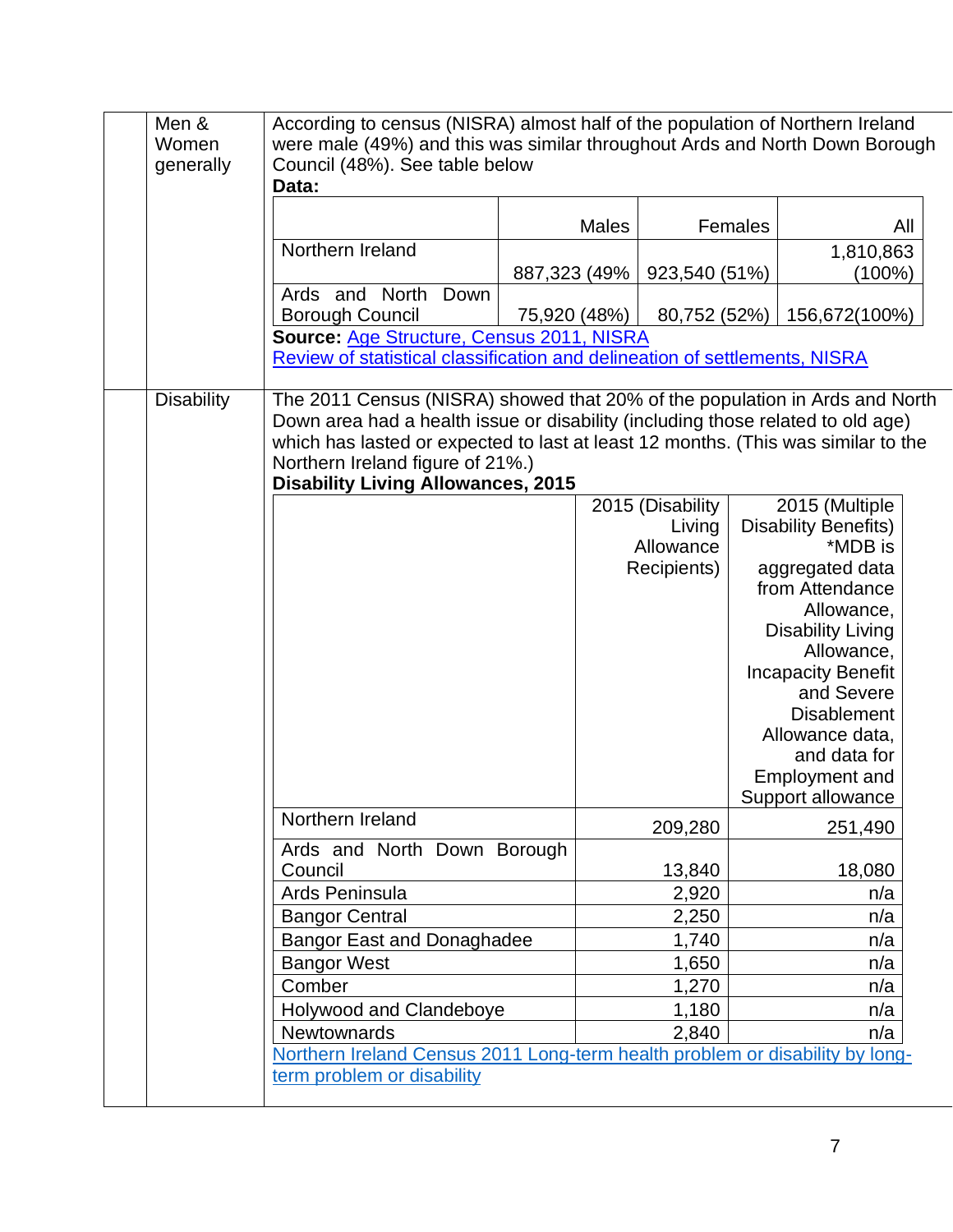| Dependents | <b>Summary:</b>                                                                        |
|------------|----------------------------------------------------------------------------------------|
|            | In considering this dimension the following have been included: persons with           |
|            | responsibility for the care of a child, children, a person with a disability and or an |
|            | older person. According to the Continuous Household Survey, 2013-2016, 37% of          |
|            | Ards and North Down claimed to have a dependent (This did not differentiate on         |
|            | the type of dependent).                                                                |
|            | According to the 2011 Census, 7,474 households in Ards and North Down had a            |
|            | dependent child under the age of 4 (This might give an indication on the numbers       |
|            | who would have buggies or prams).                                                      |
|            | <b>Sources: Continuous Household Survey</b>                                            |

| 11. |                          | Based on data previously provided what are the needs, experiences and priorities for each                                                                                                                                                                                                                                                                                                                                                                                                                                                                                                                                                                       |
|-----|--------------------------|-----------------------------------------------------------------------------------------------------------------------------------------------------------------------------------------------------------------------------------------------------------------------------------------------------------------------------------------------------------------------------------------------------------------------------------------------------------------------------------------------------------------------------------------------------------------------------------------------------------------------------------------------------------------|
|     |                          | of the following categories, in relation to this policy/decision?                                                                                                                                                                                                                                                                                                                                                                                                                                                                                                                                                                                               |
|     | <b>Religious Belief</b>  | In order to access the meetings remotely, all individuals must                                                                                                                                                                                                                                                                                                                                                                                                                                                                                                                                                                                                  |
| n   | <b>Political Opinion</b> | have access to technology (a computer, a laptop, a tablet or a                                                                                                                                                                                                                                                                                                                                                                                                                                                                                                                                                                                                  |
|     | <b>Racial Group</b>      | smart phone) and the ability to use the technology. This is                                                                                                                                                                                                                                                                                                                                                                                                                                                                                                                                                                                                     |
|     | Age                      | irrespective of their religious belief, political opinion, racial                                                                                                                                                                                                                                                                                                                                                                                                                                                                                                                                                                                               |
|     | <b>Marital Status</b>    | group, age, marital status, sexual orientation or gender. Also                                                                                                                                                                                                                                                                                                                                                                                                                                                                                                                                                                                                  |
|     | Sexual orientation       | irrespective if they have a disability or dependents.                                                                                                                                                                                                                                                                                                                                                                                                                                                                                                                                                                                                           |
|     | Men & Women generally    |                                                                                                                                                                                                                                                                                                                                                                                                                                                                                                                                                                                                                                                                 |
|     | <b>Disability</b>        | Some individuals may require additional support in training,                                                                                                                                                                                                                                                                                                                                                                                                                                                                                                                                                                                                    |
|     | Dependents               | software or the equipment available due to their age if in the<br>older age group, a disability or they may be required to attend<br>to dependents when on meeting calls. However, the same<br>meetings would be held in a physical location were they not<br>held remotely, and it is likely this would restrict access to a<br>number of people who would be unable to attend a physical<br>meeting due to factors such as care for dependents,<br>disability, or as is the case in the current Covid situation, due<br>to the fact they are shielding for health or age related<br>reasons.<br>Members and Officers who are required to attend will all have |
|     |                          | their technology and user issues addressed through training<br>and Business Technology support prior to the first meeting.                                                                                                                                                                                                                                                                                                                                                                                                                                                                                                                                      |

# **Does this Policy require an Equality Impact Assessment?**

| What is the likely impact on equality of opportunity for each of the Section 75 categories? |                                      |                  |
|---------------------------------------------------------------------------------------------|--------------------------------------|------------------|
|                                                                                             | Detail of Impact                     | Level of Impact  |
|                                                                                             |                                      | Minor/Major/None |
| <b>Religious Belief</b>                                                                     | All individuals that are required to | <b>None</b>      |
| <b>Political Opinion</b>                                                                    | be present at the meetings will be   |                  |
| <b>Racial Group</b>                                                                         | supported in any way that will       |                  |
| Age                                                                                         | ensure they fully participate.       |                  |
| <b>Marital Status</b>                                                                       | The system of streaming will also    |                  |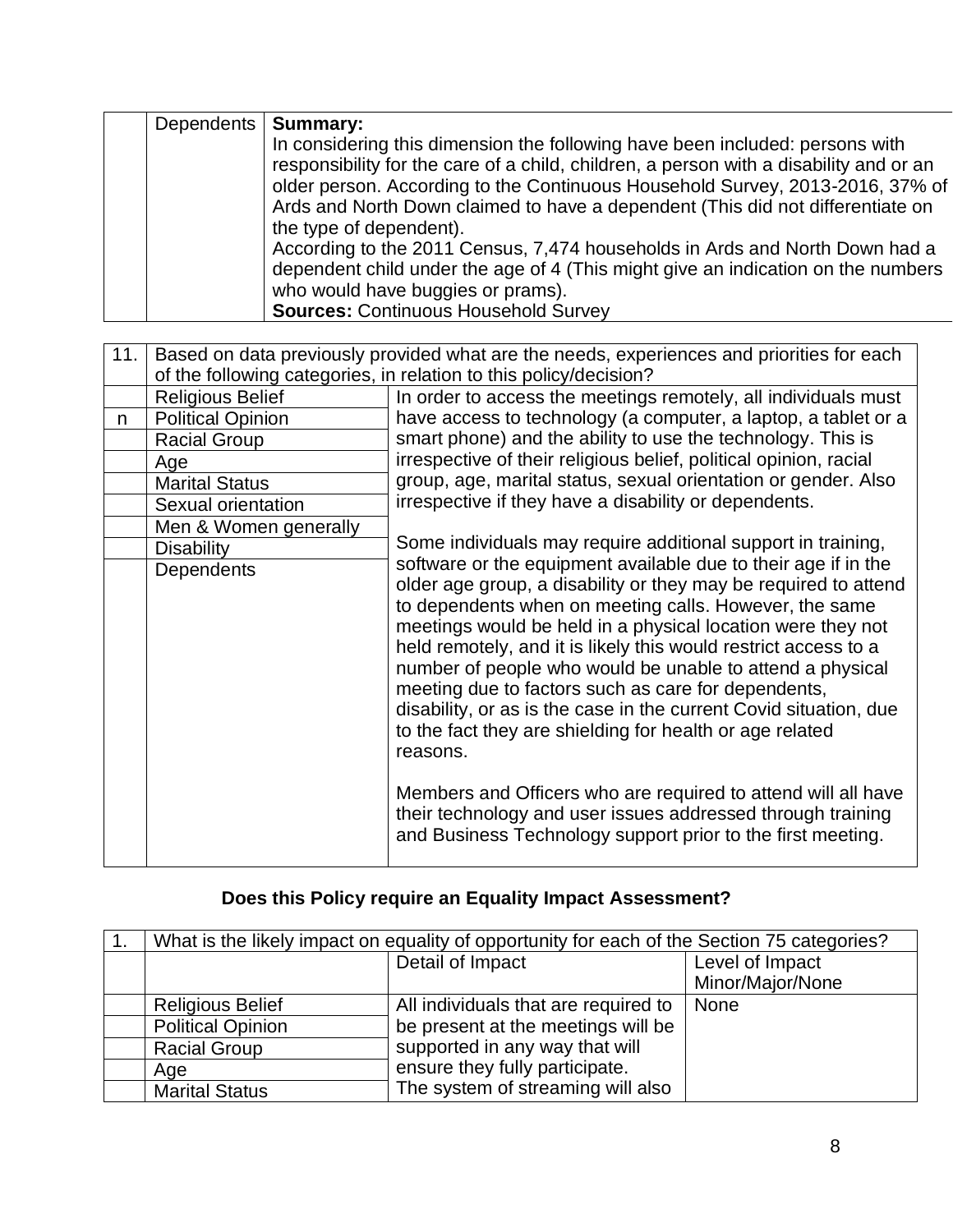| Sexual orientation<br>Men & Women generally | give access to individuals who<br>may not have otherwise been           |  |
|---------------------------------------------|-------------------------------------------------------------------------|--|
| <b>Disability</b>                           | able to physically access the                                           |  |
| Dependents                                  | meetings. This will also include<br>carers and those with a disability. |  |

| 2. | Are there opportunities to better promote equality of opportunity for people within the<br>Section 75 equality categories? |                                                                |
|----|----------------------------------------------------------------------------------------------------------------------------|----------------------------------------------------------------|
|    |                                                                                                                            | If "Yes", provide details $\parallel$ If "No", provide details |
|    | <b>Religious Belief</b>                                                                                                    | No as all individuals are provided with support that is        |
|    | <b>Political Opinion</b>                                                                                                   | appropriate to their needs in relation to taking part in the   |
|    | <b>Racial Group</b>                                                                                                        | meetings.                                                      |
|    | Age                                                                                                                        |                                                                |
|    | <b>Marital Status</b>                                                                                                      | The facility to view meetings live will enable individuals     |
|    | Sexual orientation                                                                                                         | who may not otherwise be able to access the meeting to         |
|    | Men & Women generally                                                                                                      | watch them where they have access to the necessary             |
|    | <b>Disability</b>                                                                                                          | software.                                                      |
|    | <b>Dependents</b>                                                                                                          |                                                                |

| 3.                  | To what extent is the Policy likely to impact on Good Relations between people of different<br>religious belief, political opinion or racial group? |                              |                                                         |
|---------------------|-----------------------------------------------------------------------------------------------------------------------------------------------------|------------------------------|---------------------------------------------------------|
|                     | Details of Impact                                                                                                                                   |                              | Level of Impact                                         |
|                     |                                                                                                                                                     |                              | Minor/Major/None                                        |
|                     | <b>Religious Belief</b>                                                                                                                             | <b>None</b>                  |                                                         |
|                     | <b>Political Opinion</b><br>This amendment to standing orders is a consequence of                                                                   |                              |                                                         |
| <b>Racial Group</b> |                                                                                                                                                     | to the coronavirus pandemic. | the restrictions of meetings and unnecessary travel due |

| 4. | Are there opportunities to better promote Good Relations between people of different<br>religious belief, political opinion or racial group? |                                                       |                                                        |
|----|----------------------------------------------------------------------------------------------------------------------------------------------|-------------------------------------------------------|--------------------------------------------------------|
|    |                                                                                                                                              | If "Yes" provide details $\ $ If "No" provide details |                                                        |
|    | <b>Religious Belief</b>                                                                                                                      | No as the arrangements are on account of the          |                                                        |
|    | <b>Political Opinion</b>                                                                                                                     |                                                       | restrictions of meetings and unnecessary travel due to |
|    | <b>Racial Group</b>                                                                                                                          | the coronavirus pandemic. Live streaming may          |                                                        |
|    |                                                                                                                                              | encourage a greater range individuals to watch the    |                                                        |
|    |                                                                                                                                              | meetings than would otherwise attend a physical       |                                                        |
|    |                                                                                                                                              | meeting, thus increasing public participation in the  |                                                        |
|    |                                                                                                                                              | democratic process.                                   |                                                        |

**Additional Considerations**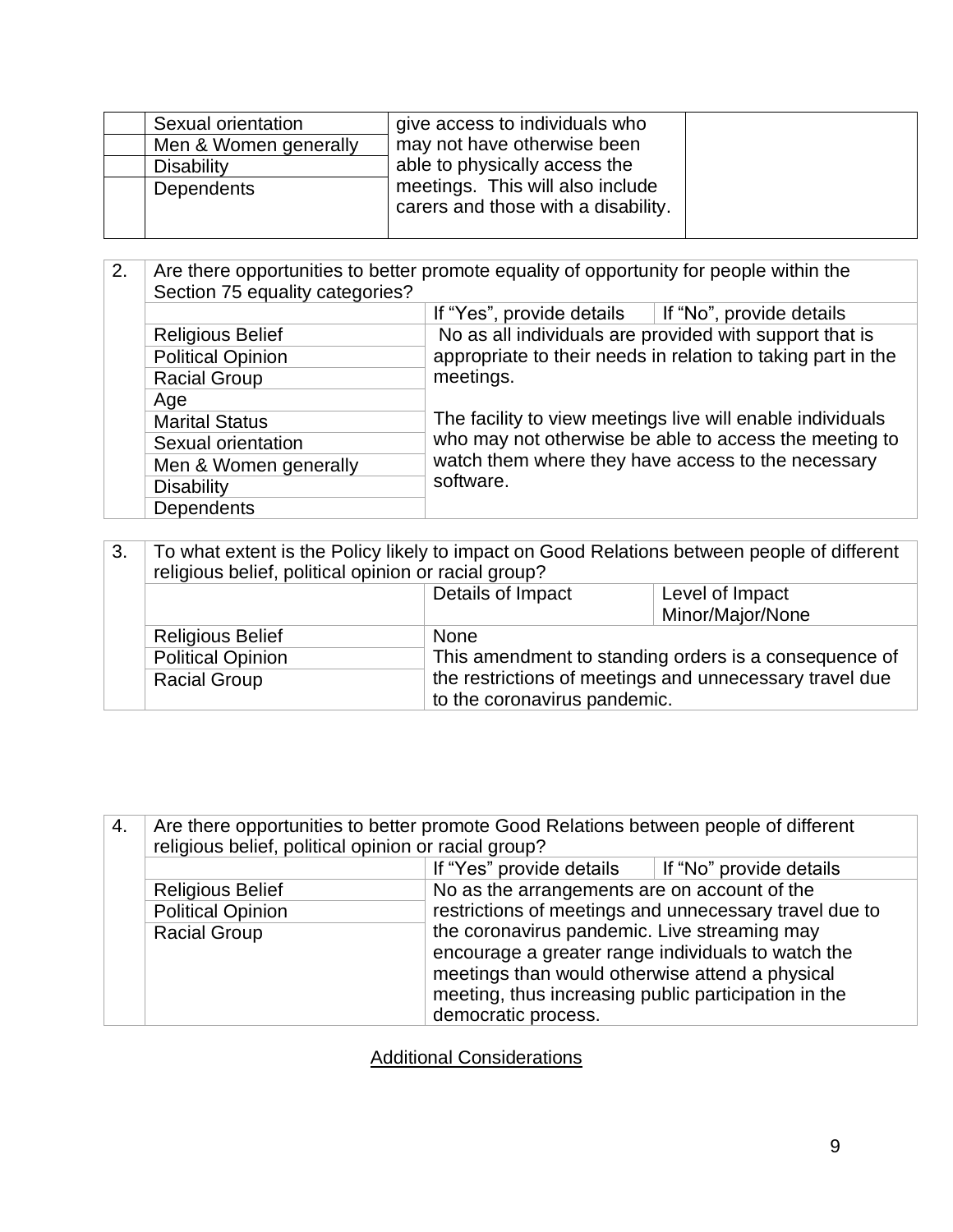| <b>Multiple Identity Considerations</b>                                                                                                                                                                                                                                                                                 | Details of Impact or potential impact<br>(Positive/Negative)                                                                                                                                                                                                                                                                                                                                                                                                                                                                                 |
|-------------------------------------------------------------------------------------------------------------------------------------------------------------------------------------------------------------------------------------------------------------------------------------------------------------------------|----------------------------------------------------------------------------------------------------------------------------------------------------------------------------------------------------------------------------------------------------------------------------------------------------------------------------------------------------------------------------------------------------------------------------------------------------------------------------------------------------------------------------------------------|
| Are there any potential impacts of the<br>policy decision on people with multiple<br>identities?<br>(e.g. disabled minority ethnic persons).<br>Where appropriate provide details of data<br>on the impact of the policy on people with<br>multiple identities.<br>Specify relevant Section 75 categories<br>concerned. | The revised arrangements will impact on all<br>individuals planning, preparing, taking part in<br>and watching the meetings and each will have<br>their own multiple identity.<br>The technology will enable some individuals to<br>remotely attend meetings who would not<br>otherwise participate if it was a physical<br>meeting, whilst some who are required to<br>participate in remote meetings may find it more<br>difficult, but all who are required to attend the<br>meetings will be facilitated with reasonable<br>adjustments. |

### **Disability Discrimination Order (NI) 2006**

| Does this proposed policy<br>provide an opportunity to:                                                                                                                         | Yes / No | Explain your reasoning:                                                                                                                                                                                                                                                                                                                                                                                                                           |
|---------------------------------------------------------------------------------------------------------------------------------------------------------------------------------|----------|---------------------------------------------------------------------------------------------------------------------------------------------------------------------------------------------------------------------------------------------------------------------------------------------------------------------------------------------------------------------------------------------------------------------------------------------------|
| better promote positive<br>$\overline{\phantom{a}}$<br>attitudes towards disabled<br>people<br>increase participation by<br>$\blacksquare$<br>disabled people in public<br>life | Yes      | This arrangement will better promote<br>positive attitudes towards disabled people<br>as reasonable adjustments will be in place<br>for those that must participate and those<br>who have the equipment at home but<br>could not attend physical meetings will be<br>able to watch proceedings.<br>This may also increase the participation of<br>disabled people and carers who would not<br>be able to attend due to their<br>responsibilities. |

### Monitoring Arrangements

Section 75 places a requirement on the Council to have equality monitoring arrangements in place to assess the impact of policies and services, help identify barriers to fair participation and to better promote equality of opportunity.

| Outline what data you could<br>collect in the future to monitor | Comments and complaints received by participants,<br>particularly those that indicated they were unable to |
|-----------------------------------------------------------------|------------------------------------------------------------------------------------------------------------|
| the impact of this policy /                                     | participate or view the meeting due to it being remote.                                                    |
| decision on equality, good<br>relations and disability duties   | Reasonable adjustments requested and those carried                                                         |
|                                                                 | out.                                                                                                       |

I can confirm that the proposed policy / decision have been screened for:-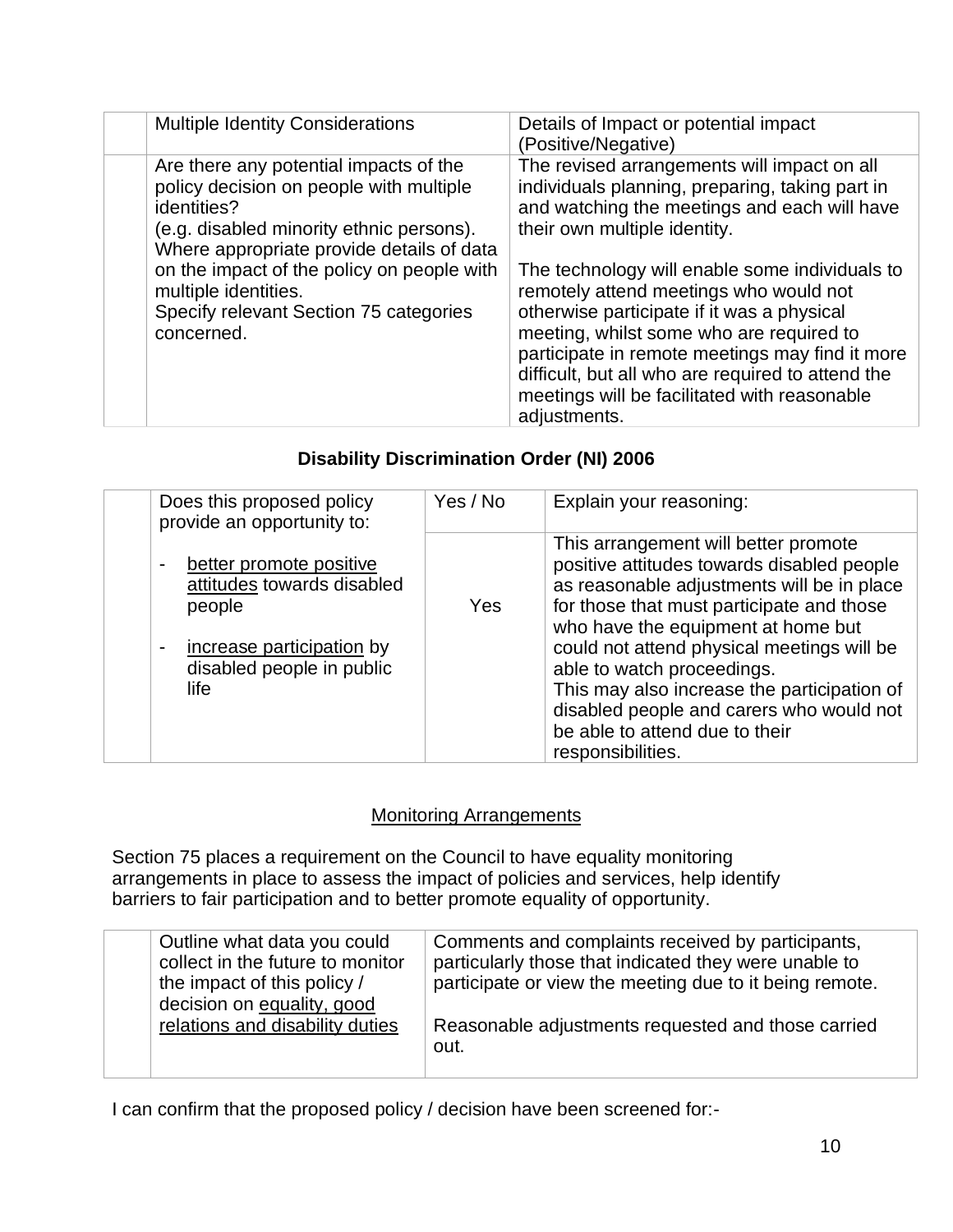| Equality of opportunity and good relations |
|--------------------------------------------|
| Disabilities duties                        |

On the basis of the answers to the screening questions, I recommend that this policy / decision is:-

|   | Screened Out – No EQIA necessary (no impacts)                                                                                                                                                 |
|---|-----------------------------------------------------------------------------------------------------------------------------------------------------------------------------------------------|
| Χ | Screened Out - Mitigating Actions (minor impacts)<br>Ensure that all reasonable adjustments that are identified are made to<br>facilitate all who are required to participate in the meetings |
|   | Screened In - Necessary to conduct a full EQIA                                                                                                                                                |
|   | Please detail actions to be taken:                                                                                                                                                            |

Screening assessment completed by:-

Name: Gillian Robinson Title: Executive Officer<br>Date: 29 May 202 29 May 2020 Signature:

Director/Head of Service decision approved by:

Name: Stephen Reid Title: Chief Executive Date: 29 May 2020 Signature:

### If an Equality Impact Assessment is required

| <b>Priority Rating for</b>                                 | <b>Priority Criterion</b>                               | Rating |
|------------------------------------------------------------|---------------------------------------------------------|--------|
| <b>Timetabling an Equality</b><br>Impact Assessment. (1-3) | Effect on equality of opportunity and good<br>relations |        |
|                                                            | Social need                                             |        |
|                                                            | Effect on people's daily lives                          |        |
|                                                            | Relevance to a public authority's functions             |        |

| Is this Policy Affected by Timetables<br>established by other relevant Public |  |
|-------------------------------------------------------------------------------|--|
| <b>Authorities?</b>                                                           |  |